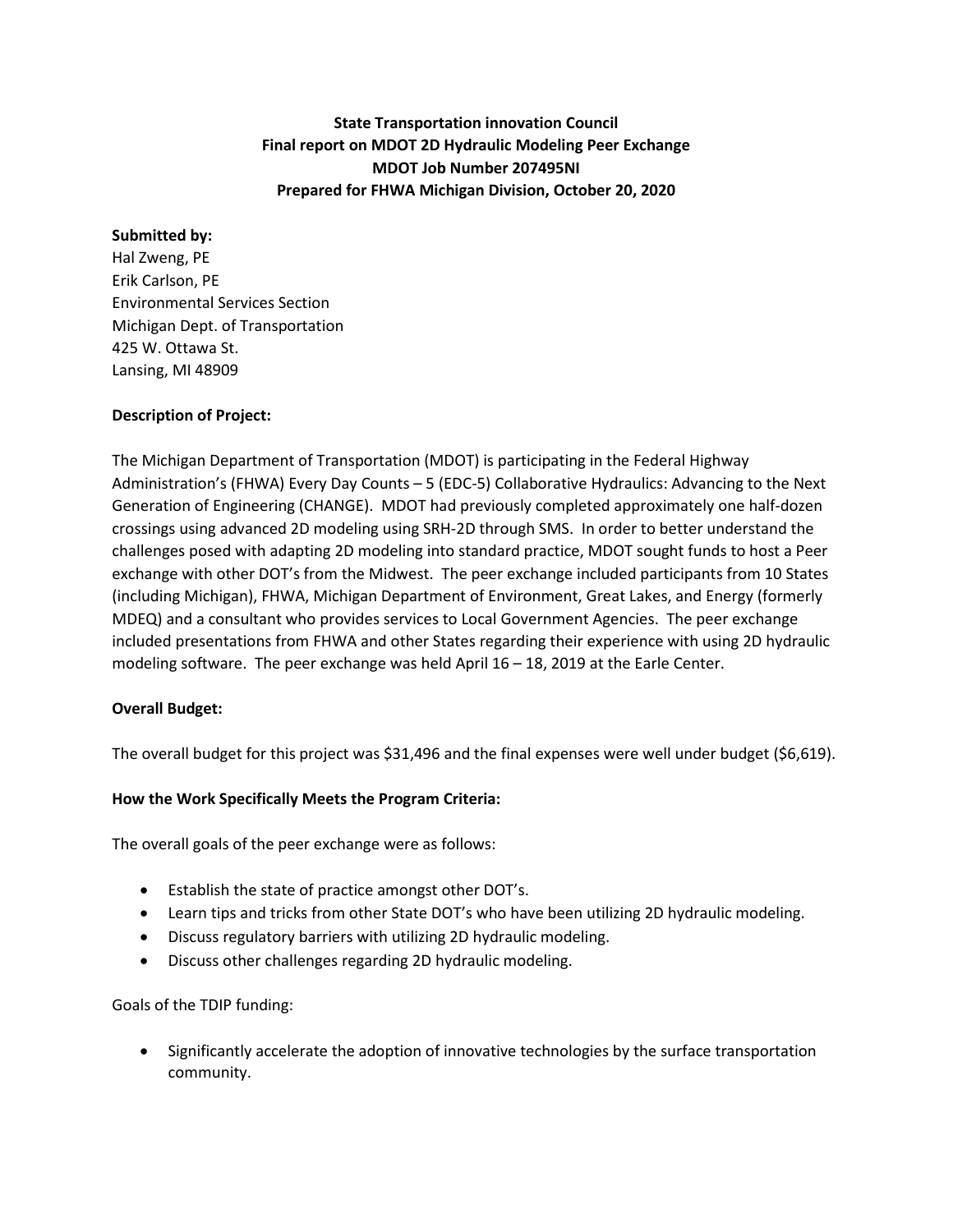- Provide leadership and incentives to demonstrate and promote state-of-the-art technologies, elevated performance standards, and new business practices in highway construction processes that result in improved safety, faster construction, reduced congestion from construction, and improved quality and user satisfaction.
- Construct longer-lasting highways through the use of innovative technologies and practices that lead to faster construction of efficient and safe highways and bridges.
- Improve highway efficiency, safety, mobility, reliability, service life, environmental protection, and sustainability.
- Develop and deploy new tools, techniques, and practices to accelerate the adoption of innovation in all aspects of highway transportation.

## **Results of the project:**

The peer exchange noted that all the DOT attendees have some experience with 2D hydraulic modeling. Some states, such as Minnesota and Montana, have been utilizing advanced modeling practices for many years and have adopted the process into their regular practice. The States that have adopted 2D hydraulic modeling have noted many benefits to the practices, including (but not limited to) better communication with customers (internal and external), improved results (especially situations with multiple opening analysis and road overtopping), and improved data to perform scour analysis.

The biggest challenges regarding 2D hydraulic modeling are as noted:

- Survey data collection
- Regulatory agencies accepting 2D hydraulic models for their reviews
- Limited feel for Manning's coefficients with advanced modeling
- Training and experience
- Reporting standards

Since the peer exchange, MDOT has developed eight 2D hydraulic models, two of which were reviewed by FHWA's Hydraulic Resource Center. The reviews noted issues with the statewide LiDAR collected with the Michigan Statewide Authoritative Imagery & LiDAR (MISail) program. The issues were highlighted in FHWA's 2D Hydraulic Modeling User's Forum in the Summer of 2019 and in an article for AASHTO's Hydrolink Newsletter.

Details from six of the eight hydraulic models are provided below: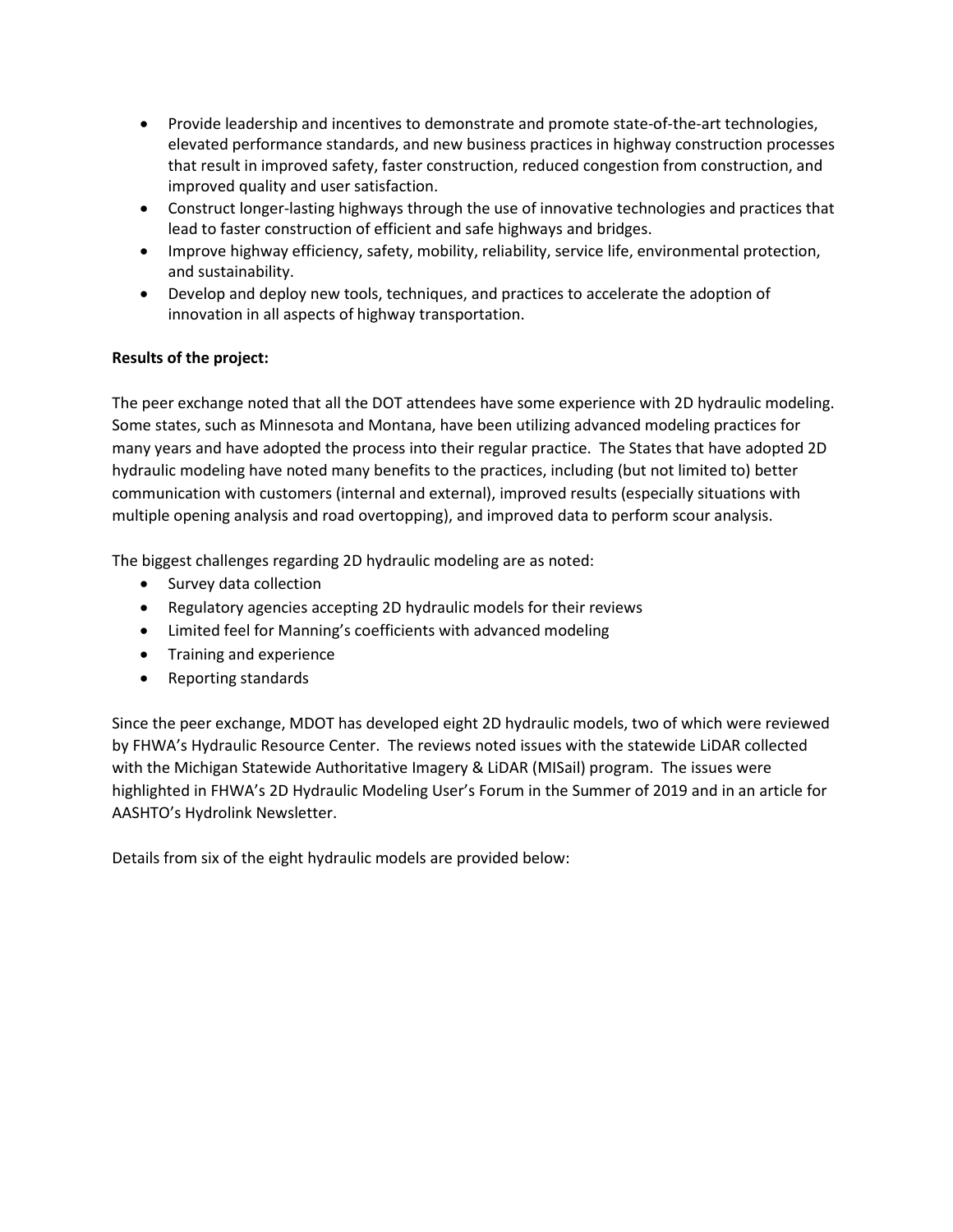- US-31 over the Manistee River
	- o 2D model developed as a check with scour calculations for proposed bridge replacement.



- US-127 over the Little Salt River
	- o 2D model developed to aid in designing scour countermeasures for an existing scour critical structure.

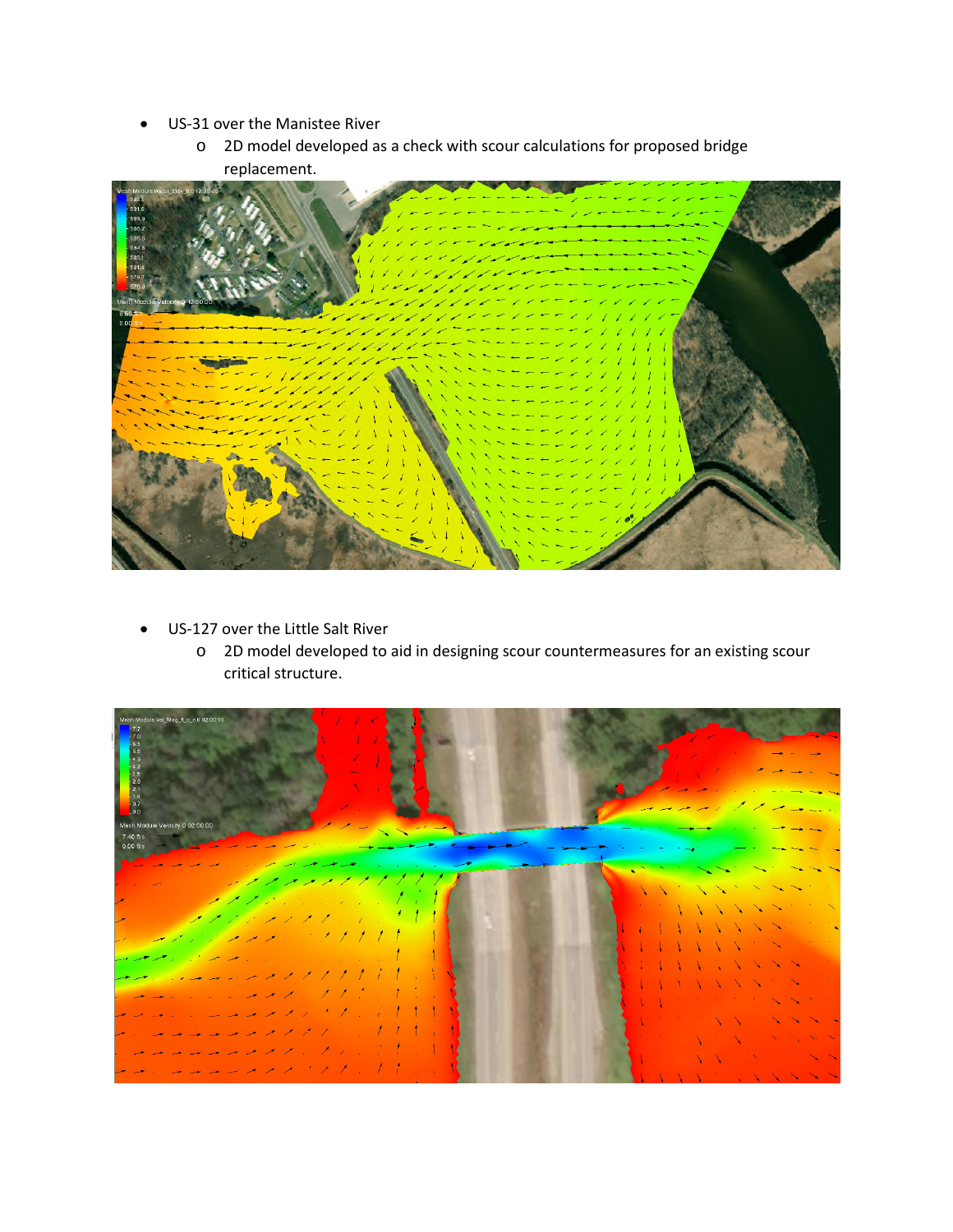- I-196 over Pier Cove Creek
	- o 2D model developed to provide visual support with design for Aquatic Organism Passage (AOP) with grade control.



- M-139 over Buckhorn Creek
	- o 2D model developed to provide visual support with design for AOP with grade control.

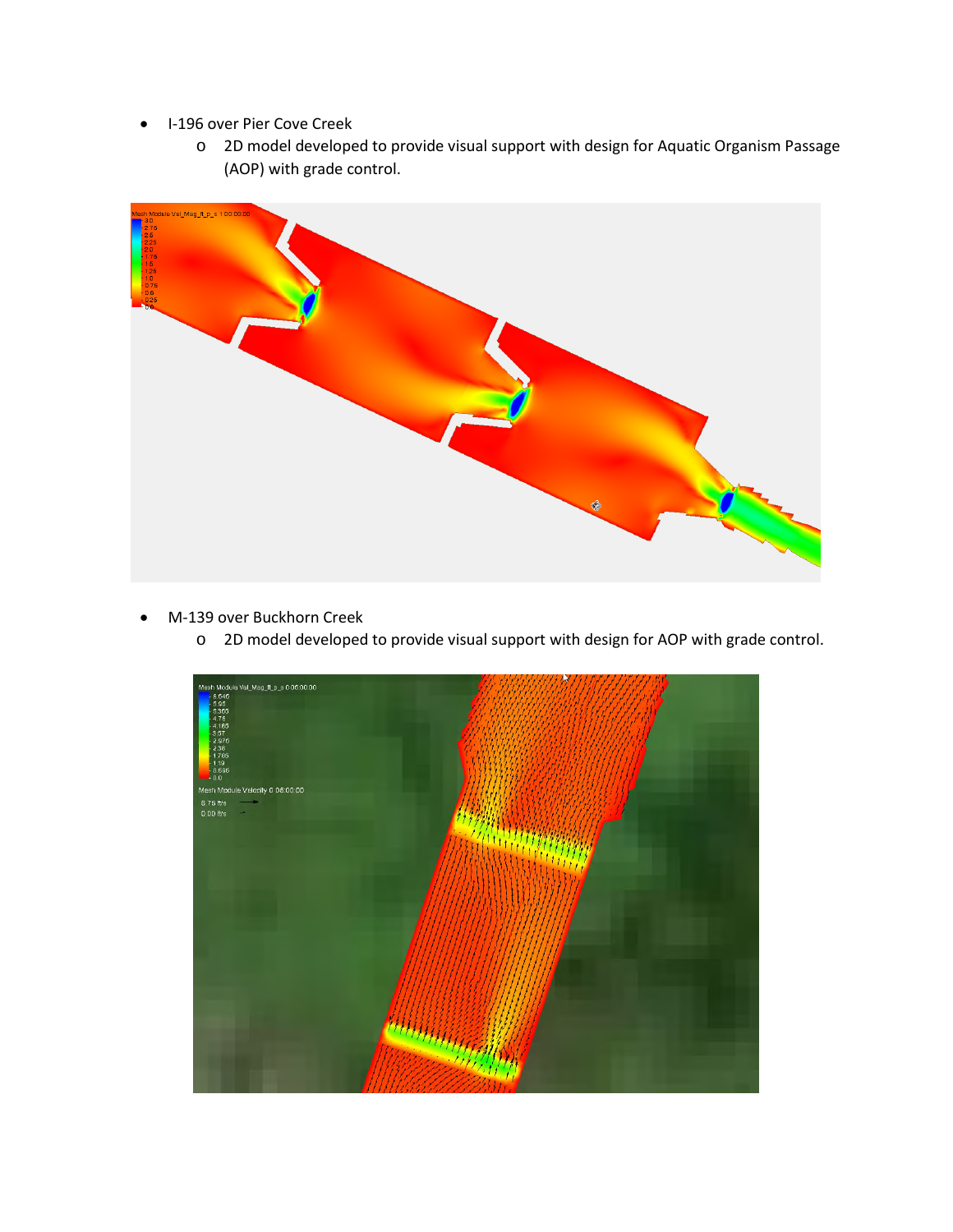- M-52 over Marsh Creek
	- o 2D model developed as a check with scour calculations for proposed bridge replacement.



- M-30 over the Tobacco River
	- o 2D model developed to more accurately model flow splits with downstream dam that failed in May 2020 and assist with the design of a replacement structure. The dam failure led to the failure of our structure upstream of the dam due to scour.

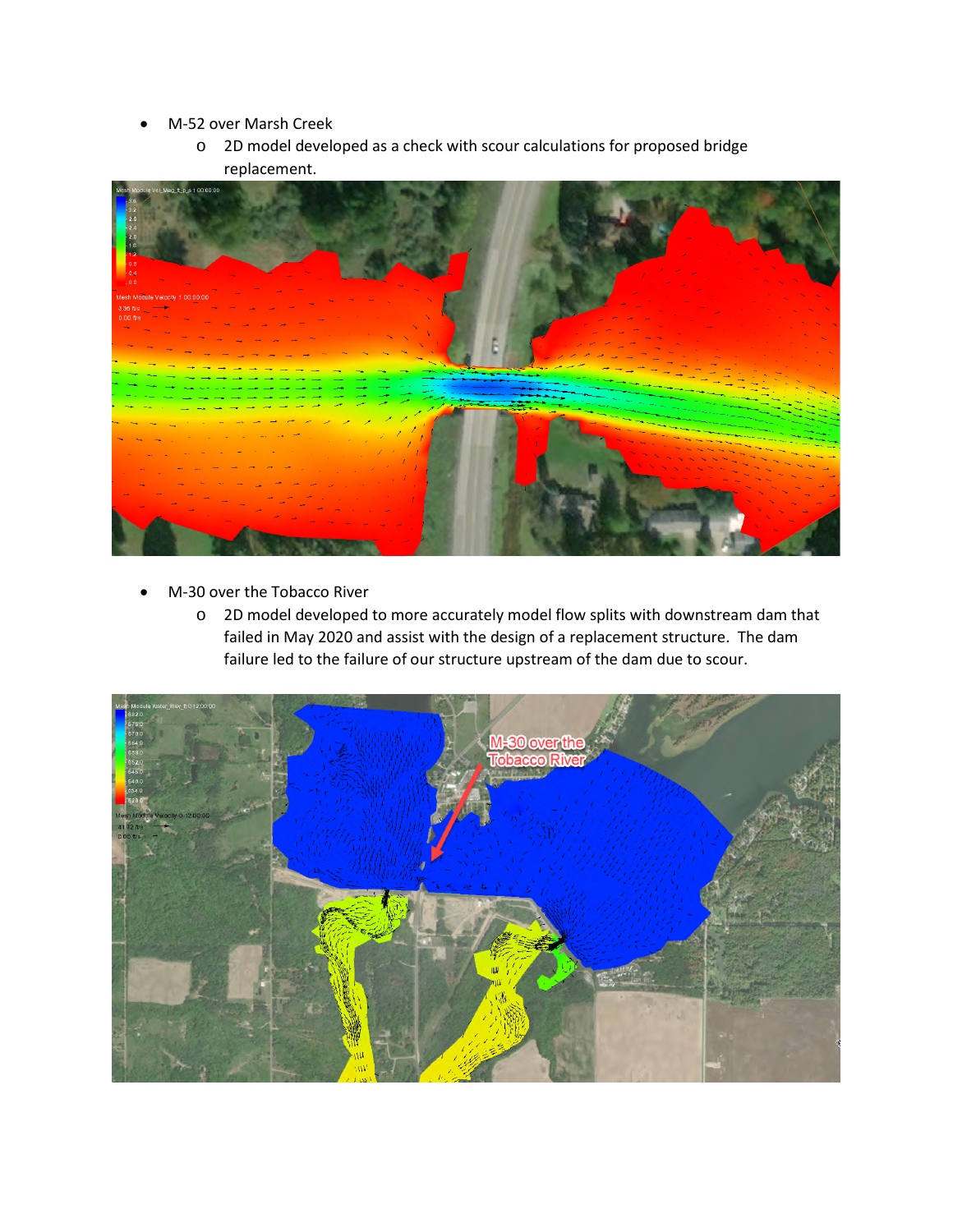

## **Future Goals:**

MDOT's goals moving forward with 2D Hydraulic Modeling are as follows:

- Continue to further develop and evaluate 2D hydraulic models.
- Develop better survey practices. Research topics have been submitted to refine the state of practice for hydraulic survey pickup.